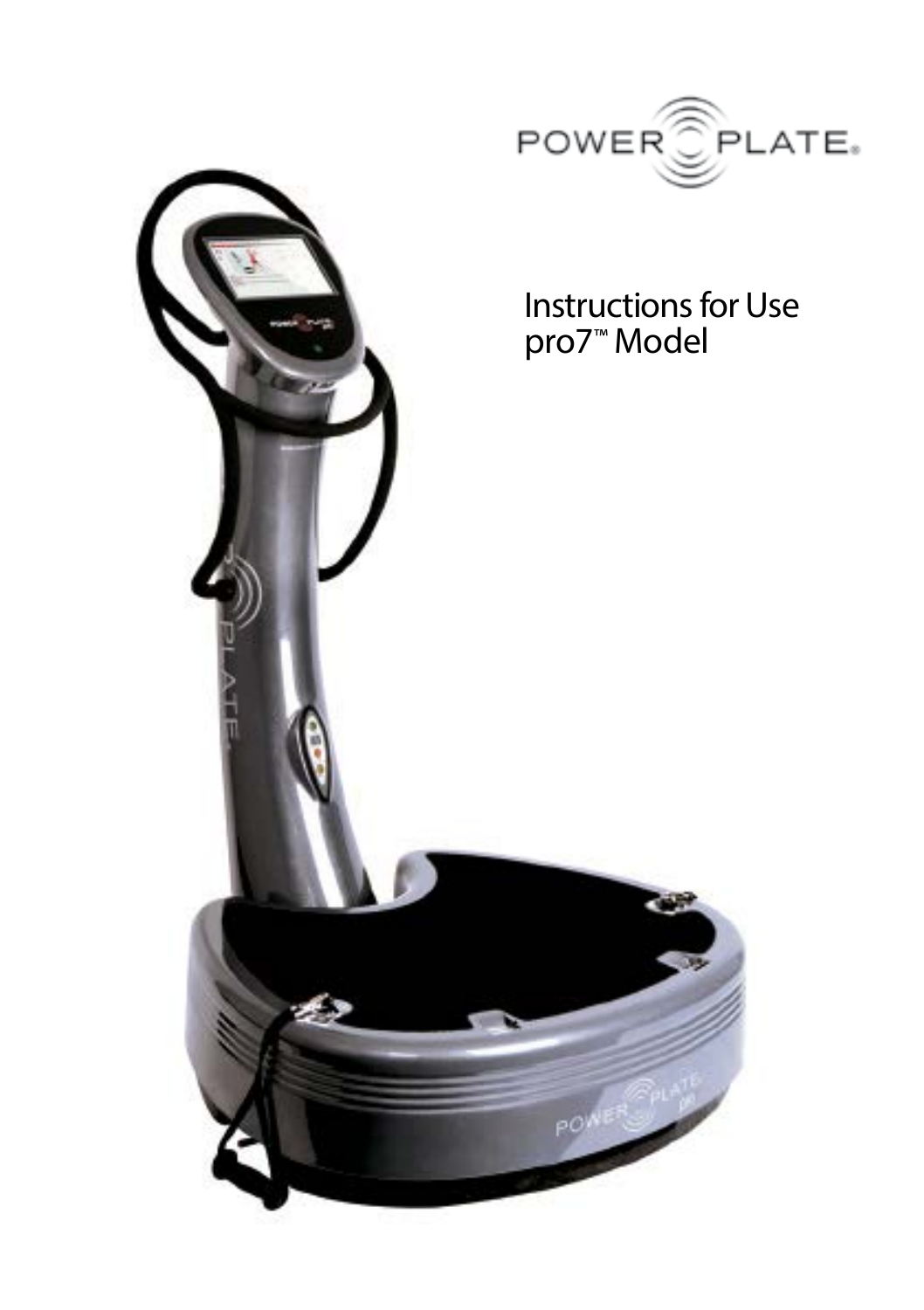### **Contents**

| Introduction                                        | 01 |
|-----------------------------------------------------|----|
| Correct Use is Essential for Optimal Results        | 01 |
| <b>Medical Indications</b>                          | 02 |
| <b>Important Safety Instructions</b>                | 04 |
| <b>Health Warnings</b>                              | 04 |
| Setup and Handling                                  | 04 |
| <b>Position and Balance</b>                         | 05 |
| proMOTION <sup>®</sup> Dynamic Vibration Technology | 06 |
| <b>Technical Specifications</b>                     | 07 |
| Maintenance                                         | 08 |
| Troubleshooting                                     | 08 |
| <b>Box Contents</b>                                 | 09 |
| <b>EMC Declaration and Precautions</b>              | 10 |
| <b>Symbol Descriptions</b>                          | 14 |
| <b>Safety Classifications</b>                       | 15 |
| Appendix - FCC / IC statement                       | 16 |
| <b>Touchscreen Controls</b>                         | 17 |
| Parameters                                          | 19 |
| <b>Contact and Support</b>                          | 21 |
| Warranty                                            | 21 |

©2014 Performance Health Systems, LLC. All rights reserved. Power Plate, the Power Plate device/logo, pro7, pro7HC, pro6+,pro6, pro5, pro5HP, my7, my5, my3, and proMOTION, are registered trademarks and/or trademarks of Performance Health Systems and/or their affiliates. All other trademarks are the property of their respective owners. Power Plate machines are protected under patents and design rights in numerous countries around the world. Performance Health Systems retains all rights (including copyright, trademark and all other intellectual property rights) in relation to all information provided in this manual. You may not copy, publish or distribute any of the information contained in this manual, or in any other documents published by Performance Health Systems without the prior written consent of Performance Health Systems.

### Introduction

Power Plate can be used by almost everyone. You can adjust training to your own level and reduce any burden on your joints, tendons and ligaments. As with every form of training, the correct use of exercises, adjusted to your personal abilities, will determine the benefits and effects of completing a training session on Power Plate, while at the same time reducing the risk of injury to the body. We recommend consulting your physician before beginning any new exercise program. For your safety, please review the product instructions before operating this, or any, functional tool. If at any time you feel faint, dizzy, nauseous, short of breath or in pain, stop exercising immediately and consult with your physician.

Body posture, muscle stiffness and muscle tension (i.e. how contracted your muscle is) are important contributing factors in your training session. If muscles are tensed, or contracted, they will absorb vibrations to help strengthen and tone those muscles. Passive or active exercises, such as stretch and massage,can be performed on a more frequent basis.

Reflexive Stabilization exercise should be used on a regular basis, starting with low intensity, which means low frequency and amplitude settings for short sessions. The body should be gently stimulated in a way that will allow you to adjust to vibration training, but will not overload your body. Over time, the intensity and duration can be increased in the same manner as other progressive training programs. Once the body has adapted to vibration, the training can be changed or intensified to keep improving performance.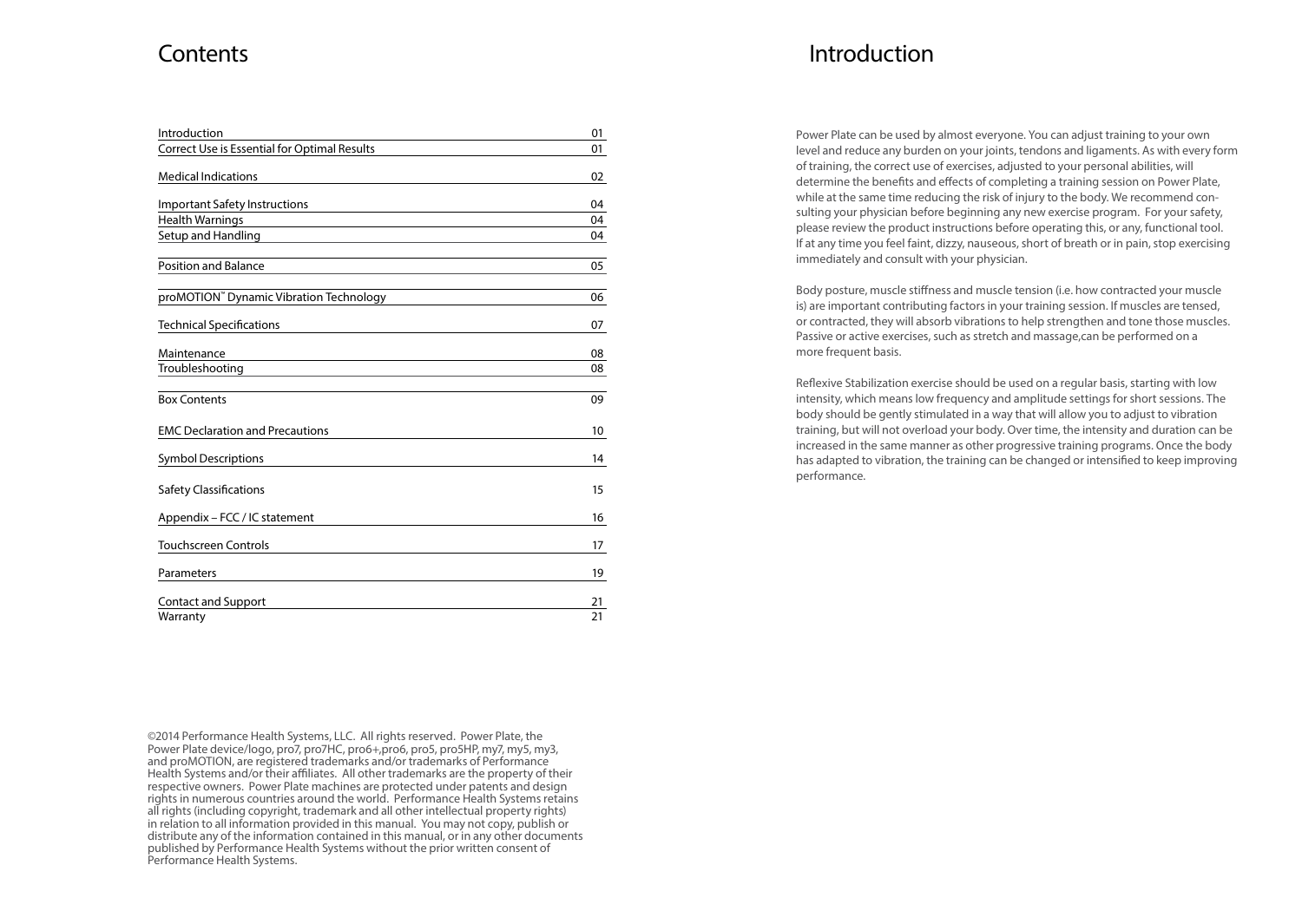### Medical Indications

#### Fall Prevention

indications include use in relation to the prevention, treatment and/or alleviation of disease.

Claimed medical

Claim: Power Plate® training can be a beneficial tool/intervention for the elderly population to prevent falls. Definition: Fall prevention is defined as

a variety of actions to help reduce the number of accidental falls suffered by older people.

#### Muscular Strength and Power

- Claim: Power Plate training can be a beneficial tool/intervention to help increase strength and power to improve daily life performance, both acute and structural.
- Definition: Physical strength is the ability of a person or animal to exert force on physical objects using muscles. Increasing physical strength is the goal of strength training. Power is the amount of work done or energy transferred per unit of time.

#### Pain

- Claim: Power Plate training can be a beneficial tool/intervention to reduce and/ or alleviate (chronic) pain.
- Definition: Pain is an unpleasant sensory and emotional experience associated with actual or potential tissue damage, or described in terms of such damage.

#### Cellulite

- Claim: Power Plate training can be a beneficial tool/intervention to diminish the appearance of cellulite.
- Definition: Cellulite describes a condition that occurs in men and women (although much more common in women) where the skin of the lower limbs, abdomen and pelvic region becomes dimpled after puberty.

#### Weight Loss and Visceral Fat Reduction

- Claim: Power Plate training can be a beneficial tool/intervention to lose weight and specifically lose body fat.
- Definition: Weight loss, in the context of medicine, health or physical fitness, is a reduction of the total body weight, due to a mean loss of fluid, body fat or adipose tissue and/or lean mass.

#### Bone Density/Bone Mineral Density Claim: Power Plate training can be a

- beneficial tool/intervention to increase bone density and prevent bone mineral density loss related to aging.
- Definition: Bone density (or bone mineral density) is a medical term referring to the amount of matter per cubic centimeter of bones.

#### Circulation and Cardiovascular

Claim: Power Plate training can be a beneficial tool/intervention to improve and increase circulation and improve the function of the cardiovascular system. Definition: The circulatory system is an organ system that moves nutrients, gases and wastes to and from cells, helps fight diseases and helps stabilize body temperature and pH to maintain homeostasis. Two types of fluids move through the circulatory system: blood and lymph. The blood, heart and blood vessels form the cardiovascular system. The lymph, lymph nodes and lymph vessels form the lymphatic system. The cardiovascular system and the lymphatic system collectively make up the circulatory system. Pulmonary circulation is the portion of the cardiovascular system which transports oxygendepleted blood away from the heart, to the lungs, and returns oxygenated blood back to the heart.

#### Flexibility/Range of Motion

- Claim: Power Plate® training can be a beneficial tool/intervention to improve flexibility and range of motion.
- Definition: Flexibility is the absolute range of movement in a joint or series of joints and muscles that is attainable in a momentary effort involving a partner or a piece of equipment. The flexibility of a joint depends on many factors, particularly the length and looseness of the muscles and ligaments due to normal human variation, and the shape of the bones and cartilage that make up the joint.

#### Pathology Studies

- Claim: Power Plate training can be a beneficial tool/intervention to improve general well being, fitness and daily life functioning in patient populations. Power Plate might have a positive impact on general fitness, muscle strength, daily life performance and well being but does not have a direct impact on the state of the disease or injury. It will improve patient's life quality.
- Definition: No definition possible for this very diverse group. Examples of patients: Multiple Sclerosis, Parkinson's Disease, Fibromyalgia, Cerebral Palsy, Spinal Cord Injury, Diabetes, Cardiac Rehabilitation.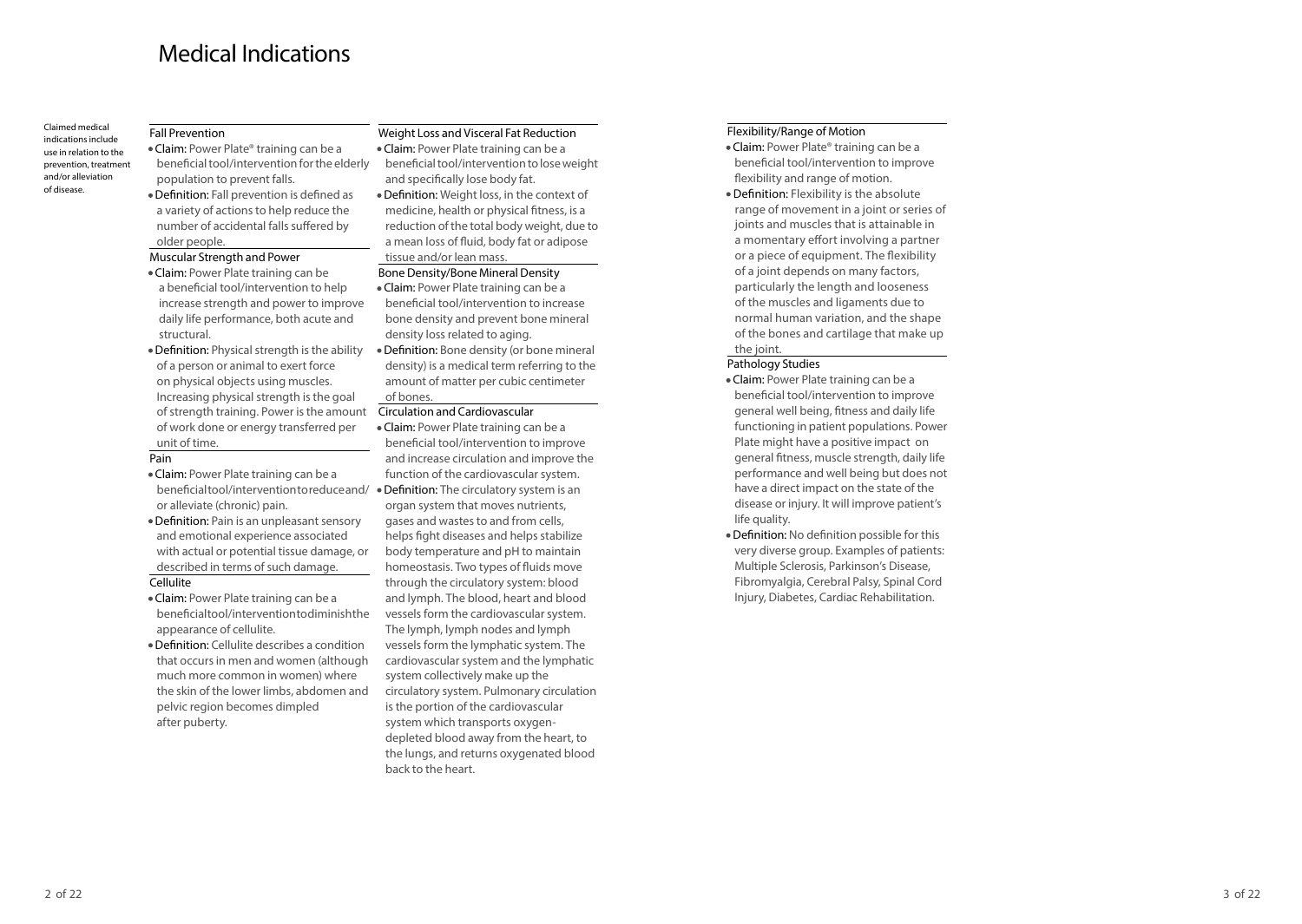### Important Safety Instructions

Before using the Power Plate<sup>®</sup> machine, it is essential that you read the entire user manual, including all warnings and safety instructions. You should also convey all such warnings and instructions to any other person using the Power Plate machine. Retain this user manual for future reference.

#### ! Health Warning

Before beginning any exercise program, you should consult a physician for a physical examination and clearance to engage in the program, or personal injury ! Danger: To reduce the risk of electrical could result.

If you have any known medical condition, or any physical limitation on your ability to exercise, Power Plate strongly recommends that you seek the advice of a physician before using the Power Plate machine, in order to avoid possible personal injury.

If while using the Power Plate machine, you experience any dizziness, faintness, shortness of breath or pain, you must stop using the machine immediately and consult a physician. Failure to do so could result in personal injury.

The Power Plate machine is a medical device and is designed for therapeutic purposes within specific medical indications and supervision integrated into an closely monitored exercise program only and as part of an exercise program.

Always follow the directions on the machine's console for proper operation. Close supervision is required when the machine is used by or near, children or disabled persons.

Always take care when getting on and off the machine. Use the handles on the machine as needed, to maintain stability when getting on and off the machine.

Never reach into or under the machine, or tip the machine on its side, while it is in operation.

Use the machine only for the purposes described in this user manual and only with attachments or accessories that come with the machine or which Power Plate has specifically approved for use with the machine, or personal injury could result.

#### Setup and Handling

shock, always unplug the Power Plate machine before cleaning or servicing it.

! Warning: To reduce the risk of electrical shock, fire, burns or other injury, always plug the Power Plate machine into a properly-grounded electrical outlet.

! Warning: To ensure safe use of the Power Plate machine, it must be regularly examined for damage and wear. The machine, however, contains no userserviceable parts. Thus, with the exception of the maintenance tasks described later in this manual, the owner/ user should always retain an authorized Power Plate service professional to perform maintenance and/or service on the machine.

#### !Warning

The device is not suitable for use in the presence of flammable anesthetic mixtures with air or with oxygen or nitrous oxide.

The device requires no calibration. The device is not repairable and contains no user serviceable parts.

The user must check that the equipment functions safely and see that it is in proper working condition before being used.

The manufacturer does not require such preventive inspections by other persons.

The plug is used to disconnect from the main supply. Do not position the machine so that it is difficult to disconnect the main plug.

!Warning: To avoid the risk of electric shock, this equipment must only be connected to a supply main with protective earth grounding.

- The machine should be set up on a hard, level surface in an area free of obstructions within at least three feet of the vibration platform.
- The machine should not be used outdoors, near a pool, or near any source of water or extreme humidity. Contact with water could cause a short-circuit, which could cause personal injury or damage the machine. Unplug the machine when not in use. Never attempt to lift or move the
- machine without assistance.
- Never operate the machine if it has been dropped, tipped over, damaged, or even partially immersed in water, unless an authorized Power Plate service professional has examined the machine and cleared it for use.
- Never insert objects into any opening on the machine. If an object falls into the machine, shut the machine off and remove the power plug before attempting to retrieve the object. If the object cannot be reached, contact an authorized Power Plate service professional.

#### Position and Balance

- In order to avoid possible injury from the machine's vibrations, Power Plate recommends that the user not lean back on his/her heels or "lock" his/her joints or straighten his/her legs when standing upright on the machine.
- $\bullet$  It is important at all times to maintain balance while on the machine. The user, however, should not "hang" on the machine's handles in order to maintain balance but should (unless the directions for a particular exercise state otherwise) keep his/her knees directly above the toes.

Proper position and balance are especially important if the user employs weights during any exercise on the machine. Power Plate strongly recommends that users not employ weights while using the machine, unless they are being coached by an exercise professional or unless the user has extensive experience with weight training or with the Power Plate machine. The three illustrations on the right

- demonstrate the *incorrect* ways to stand on the machine.
- The illustration below demonstrates the correct way to stand on the machine.



You always need to be balanced when standing on the Power Plate machine. Never hang on to the handles, use them only to maintain balance.



Don't lean on your heels too much. Balance your weight predominantly on the front of your feet.



Incorrect

Power Plate machine, do not "lock" any joints, such as your knees and elbows, but keep them slightly bent.

Legs slightly bent.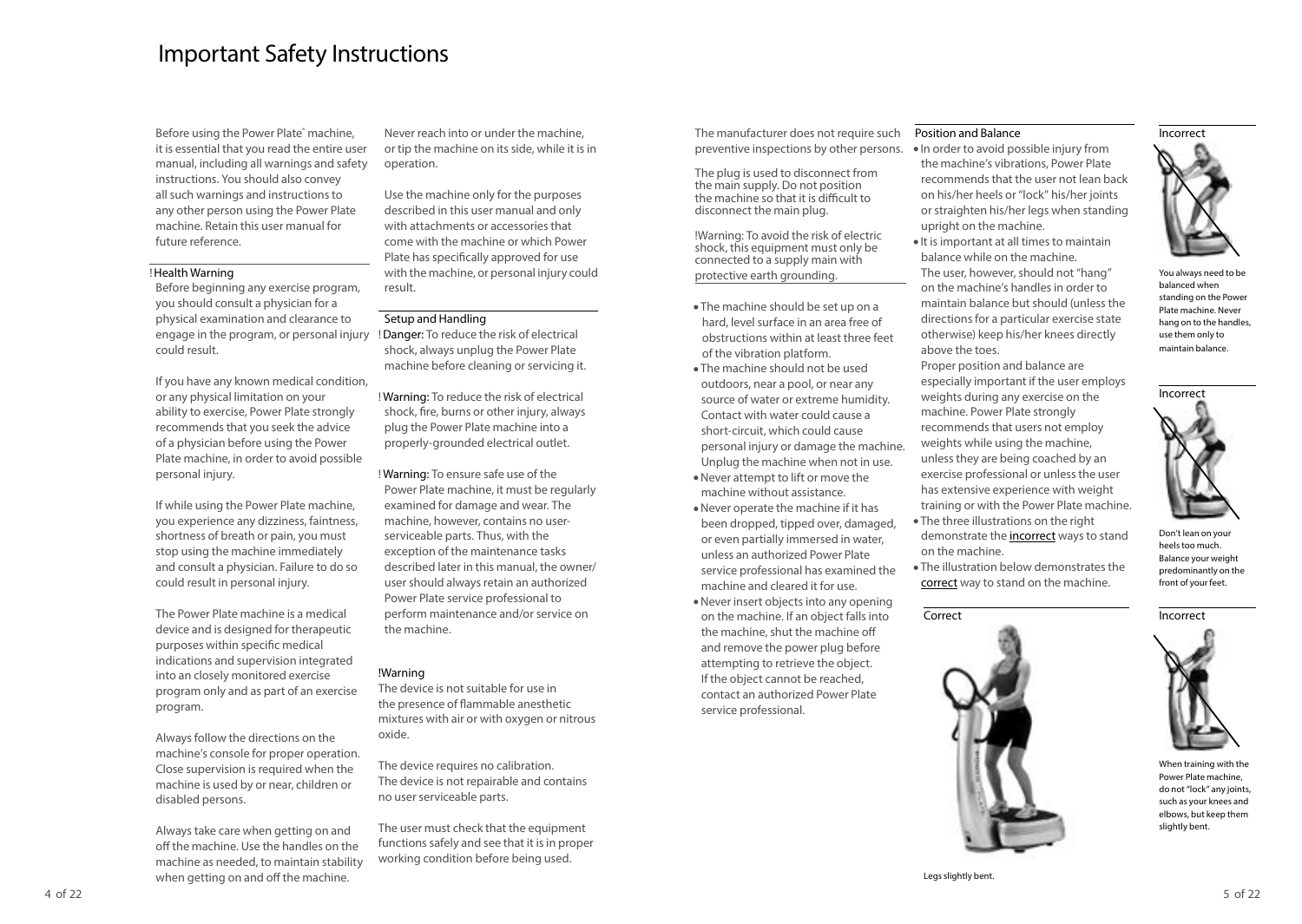### proMOTION™ Dynamic Vibration **Technology**

#### How Does it Work?

proMOTION™ Dynamic Vibration Technology uses high strength Vectran® cables, which have been specifically chosen for their unique ability to optimize the transfer of vibrations generated by the platform directly to the targeted muscle Specifically upper body muscles. The Vectran cables, which pound-by-pound are five times stronger than steel, transfer vibration to the upper body at high-speed frequency rates between 25 and 50 times per second. Vectran<sup>®</sup> is a registered trademark of Hoechst Celanese Corp

Each cable extends to more than two meters, allowing for movement in all planes and directions, so you can enjoy full range of movement and infinite dynamic exercise options. WARNING: Do not extend the cables more than 215 cm/84.64 inches (passed the colored line). Doing so will void your warranty.

Not only does the proMOTION optimize the transmission of vibrations to the targeted muscle but it also offers variable resistance. Changing the resistance puts more load on the muscles during the most intense part of the movement, offering another way to progress your

workouts by increasing the intensity of your training. The unique gel dampening system also increases the resistance as you work harder.

#### Usage and Guidelines

As with any form of exercise, cease your session immediately if you feel faint, dizzy or ill while working out on the Power Plate® machine. Always consult a doctor or specialist before restarting your training.

As with any training routine, it is important to start using the proMOTION on the lowest level of resistance and with the Power Plate machine on a low setting. Establish a good technique before increasing the setting on the proMOTION from low to high.

Always pay special attention to your posture, especially the position of your wrists and back, and how close you are to the Power Plate machine. proMOTION cables should be used within the normal range and angle to maximize training effect and prevent damaging the device. The cables should be used between 90 degrees and 25 degrees from the horizontal base.



Shift lever towards you to increase; shift away from you to decrease

Vectran<sup>®</sup> is a registered trademark of Hoechst Celanes Corp.

### Technical Specifications

#### Power Plate<sup>®</sup> pro7™ Technical Specifications

| Color (standard)                     |                     | Graphite or Silverstone                           |                                                                                                                                                                                            |
|--------------------------------------|---------------------|---------------------------------------------------|--------------------------------------------------------------------------------------------------------------------------------------------------------------------------------------------|
| Dimensions ( $W \times D \times H$ ) |                     | 96cm x 116cm x 152cm / 38in x 46in x 60in         |                                                                                                                                                                                            |
| Base surface area                    | $0.50$ sq.m         |                                                   |                                                                                                                                                                                            |
| Weight                               |                     | 202kg / 445lb (Est.)                              |                                                                                                                                                                                            |
| Power Supply                         |                     | 100-240V, 50/60 Hertz, Universal Voltage          |                                                                                                                                                                                            |
| <b>Nominal Power</b>                 |                     | 160-265W                                          |                                                                                                                                                                                            |
| Maximum Load                         |                     | 227.2kg / 500lb                                   |                                                                                                                                                                                            |
| Operation                            |                     | User-friendly interactive touch screen computer   |                                                                                                                                                                                            |
| DualSync Twin Motor System           |                     |                                                   | DualSync Twin Motor System maintains precise balance at any<br>frequency and amplitude level, allowing perfect synchronization of<br>vibration for maximum muscle response and efficiency. |
| PrecisionWave Technology             |                     |                                                   | High-fidelity harmonic vibration system that provides                                                                                                                                      |
|                                      |                     |                                                   | uncompromising performance for unsurpassed results.                                                                                                                                        |
| Frequencies                          |                     | 25 - 50 Hertz                                     |                                                                                                                                                                                            |
| <b>Time Selections</b>               |                     | 0 - 9 minutes (15 second increments)              |                                                                                                                                                                                            |
| Amplitude                            |                     | High or Low                                       |                                                                                                                                                                                            |
| G-Factor 0                           | 25Hz/Low Amplitude  | G-Factor 5                                        | 35Hz/High Amplitude                                                                                                                                                                        |
| G-Factor 1                           | 30Hz/Low Amplitude  | G-Factor 6                                        | 40Hz/High Amplitude                                                                                                                                                                        |
| G-Factor <sub>2</sub>                | 35Hz/Low Amplitude  | G-Factor 7                                        | 45Hz/High Amplitude                                                                                                                                                                        |
| G-Factor 3                           | 40Hz/Low Amplitude  | G-Factor 8                                        | 50Hz/High Amplitude                                                                                                                                                                        |
| G-Factor 4                           | 30Hz/High Amplitude |                                                   |                                                                                                                                                                                            |
| Certifications                       |                     |                                                   | MDD, CE and EMC (TUV certified); RoHS / WEEE compliant, NRTL,                                                                                                                              |
|                                      |                     | C-NRTL, FDA listed as Class 1 device, 510k exempt |                                                                                                                                                                                            |

#### Computer & Software Specifications

| <b>Operating System Windows</b> | CE 6.0 Professional                   |
|---------------------------------|---------------------------------------|
| Software                        | Power Plate proprietary pro7 software |
| Graphics                        | <b>Built in Graphic Card</b>          |
| <b>Total Memory</b>             | Mobile-DDR SDRAM (133Hz): 256MB       |
| Hard Drive (Storage)            | 32GB micro-SD card                    |
| Screen/Monitor                  | 10.1' LCD Display (800 x 480 pixel)   |
| USB Port/Hub                    | USB 1.0 Port                          |
| LAN port                        | 10/100M Ethernet                      |
| Audio                           | 2 Recessed Speakers                   |
|                                 |                                       |

#### proMOTION™ Dynamic Vibration Technology Specifications

| Resistance Levels                  | 7 resistance levels. Pull toward front of the machine to increase. Push<br>toward back of the machine to decrease. |
|------------------------------------|--------------------------------------------------------------------------------------------------------------------|
| Cable                              | Maximum 2.2m / 98.4in                                                                                              |
| proMOTION                          | Embedded                                                                                                           |
| Computer & Software Specifications |                                                                                                                    |

| <b>Exercise Modalities</b> | Program, Express Workout, Single Exercise, Manual |
|----------------------------|---------------------------------------------------|
| 3 Goals                    | Feel Better, Look Better, Play Better             |
| Number of programs         | 25                                                |
| Levels/Durations           |                                                   |
| User profiles              | Thousands                                         |
| Usage Control              | Yes; Password enabled locking system              |
|                            |                                                   |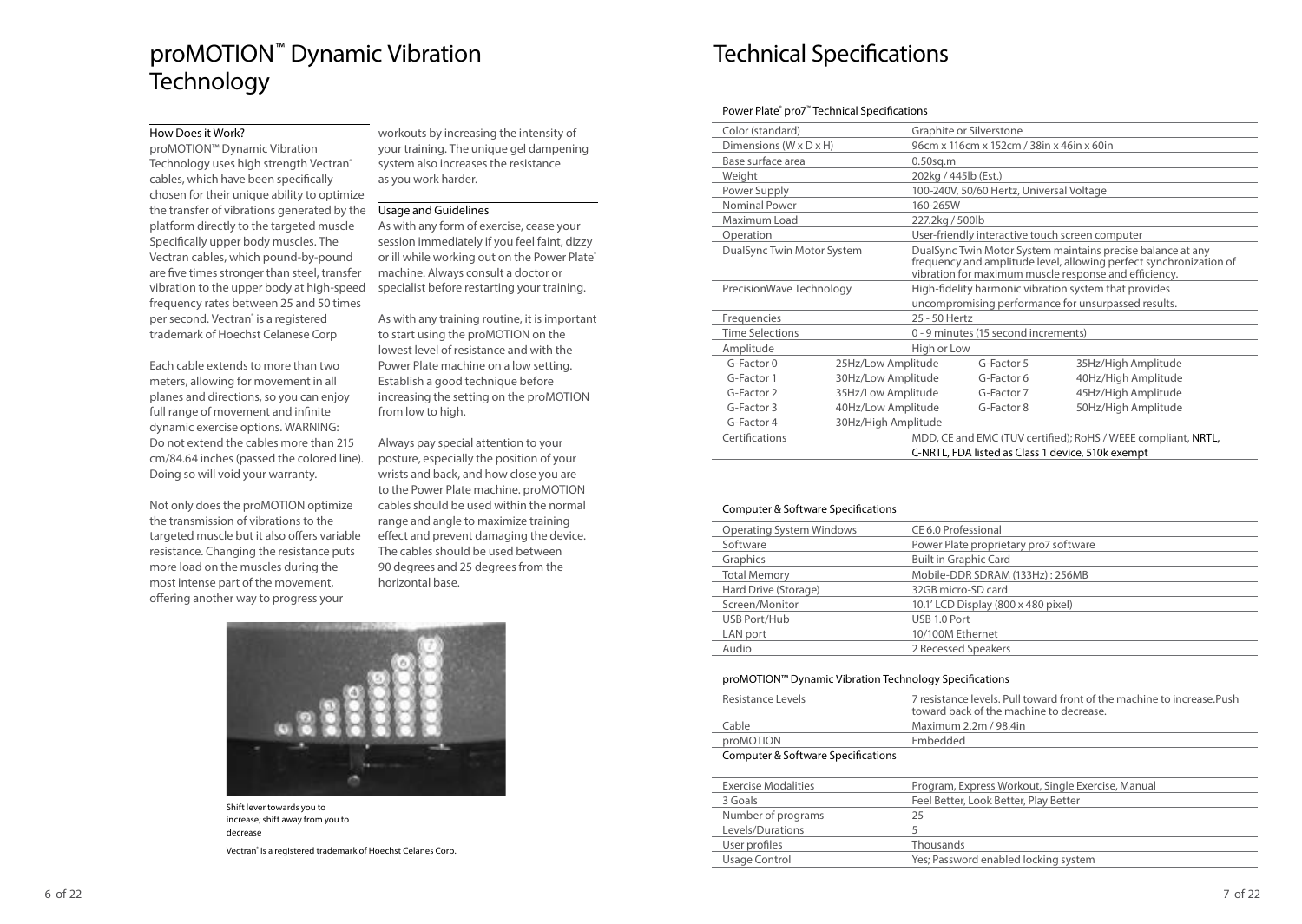### **Maintenance**

- WARNING: THE MACHINE CONTAINS NO USER-SERVICEABLE PARTS. PLEASE CONTACT AN AUTHORIZED POWER PLATE ® SERVICE PROFESSIONAL FOR ANY MAINTENANCE OR TROUBLESHOOTING NOT OTHERWISE DESCRIBED BELOW, OR PERSONAL INJURY OR DAMAGE TO THE MACHINE COULD RESULT. !!••••••••
- CAUTION: Any changes, modifications or unauthorized maintenance performed to or on the machine could void the product warranty.
- Always unplug the machine and then wait for at least one minute before performing any maintenance.
- Clean the machine only with a moist cloth. Do not use sharp objects, bristles, scrubs or acid-based detergents, which will damage the lacquer finish.
- Do not spray any cleaning solution directly onto the machine. Instead, moisten a cloth, then apply to the machine.
- On plastic components, use only polishes specifically designed for plastic. Use a soft brush, not a cloth, to clean the platform, including the contoured mat.
- Clean electrical components only with a dry cloth, in order to avoid the risk of shock or damage to the components.

#### Troubleshooting

- Always unplug the machine and then wait for at least one minute before performing any troubleshooting.
- If the machine is not operational and the console display is not illuminated, check the power connections to the machine.
- If all power connections are working, please check the circuit breaker or fuse for the electrical outlet that is supplying power to the machine in order to ensure that the outlet is receiving electrical power.
- If the console display is illuminated, but the platform will not vibrate, unplug the machine, wait at least one minute, then check the connection to the machine's motor, located under the base of the machine. •<br>•<br>!
- If the machine makes a rattling noise, unplug the machine, wait at least one minute, then check to make sure that the feet are properly tightened.
- DANGER : The user not try to resolve any electrical issues regarding the power source to the machine. Instead, Power Plate requests that the user contact a licensed, professional electrician to conduct any examination and make any necessary repairs. Otherwise, serious personal injury or property damage could result. No modification for this equipment is allowed.

APPLIED PARTS: applied parts are not intended to deliver heat during normal use. The maximum temperature for applied part may be up to 43degrees Celsius / 109.4 degree Fahrenheit.

- Applied Parts:
- Platform
- Handlebars

- Power On / Off:<br>• To Power On the Machine: Press the rocker switch located on lower back of the column to indicate "I" position.<br>• To Power Off the Machine: Press the
- rocker switch located on lower back of the column to indicate "0" position.<br>• To Power Off the Main Control Panel:
- While power to the machine is on, press and hold the green power button located on the lower half of the main control panel. This will power off only the main control panel for standby mode. Press and hold the green power button again to power on the main control panel.

## Box Contents

Pro7 Box Contents

Straps Set (2pcs) Exercise Mat Protection Cover Power Cord Handgrips (2pcs)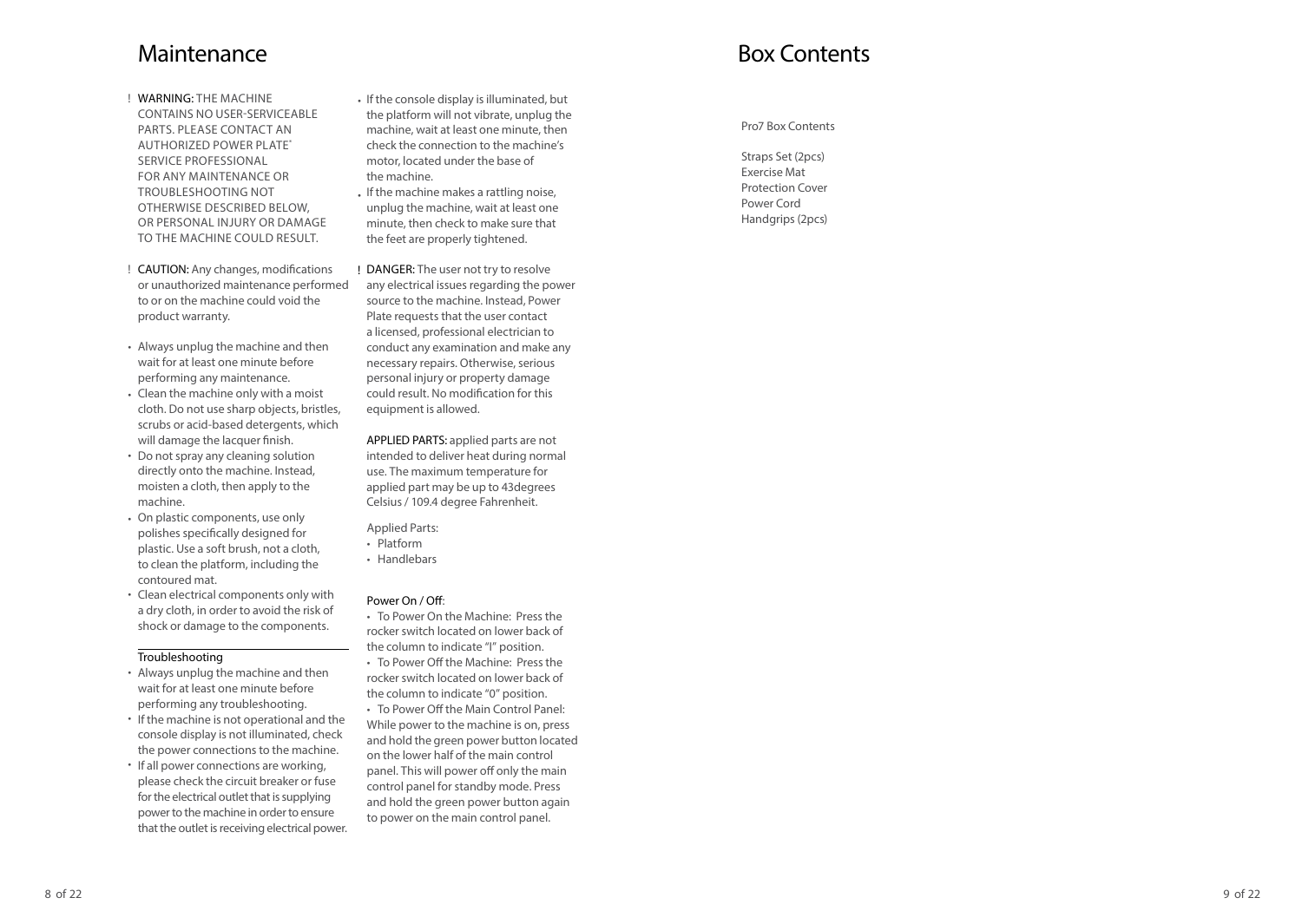Guidance and manufacture's declaration – electromagnetic emissionsfor all ME EQUIPMENT and ME SYSTEMS

Guidance and manufacture's declaration – electromagnetic emission

The Pro7 is intended for use in the electromagnetic environment specified below. The customer or the user of the Pro7 should assure that it is used in such an environment.

| <b>Emission test</b>                                        | Compliance | Electromagnetic environment – quidance                                                                                                                                                 |
|-------------------------------------------------------------|------------|----------------------------------------------------------------------------------------------------------------------------------------------------------------------------------------|
|                                                             | Group 1    | The Pro7 use RF energy only for its internal function.<br>Therefore, its RF emissions are very low and are not<br>likely to cause any interfe rence in nearby electronic<br>equipment. |
| <b>RF</b> emission CISPR 11                                 | Class B    | Class A with IEC61000-3-2<br>Complies with IEC61000-3-3                                                                                                                                |
| Harmonic emissions<br>IEC 61000-3-2                         | Class A    | The Pro7 is suitable for use in all establishments.<br>including domestic establishments and those directly<br>connected to the public low-voltage power supply                        |
| Voltage fluctuations/<br>flicker emissions<br>IEC 61000-3-3 | Comply     | network that supplies buildings used for domestic<br>purposes.                                                                                                                         |

Wi-Fi Specifications Network Standard: IEEE 802.11b/g/n Band: 2.400-2.4835GHz Cover Range: 20meter Wi-Fi Power: 10dBm

#### Guidance and manufacture's declaration – electromagnetic immunity – for all ME EQUIPMENT and ME SYSTEMS

Guidance and manufacture's declaration – electromagnetic immunity

The Pro7 is intended for use in the electromagnetic environment specified below. The customer or the user of Pro7 should assure that it is used in such an environment.

| Immunity test                                                                                                  | IEC 60601 test level                                                                                                                                                                                                                                                    | Compliance level                                                                                                                                                                                                                                                                     | Electromagnetic environment - quidance                                                                                                                                                                                                                                                               |
|----------------------------------------------------------------------------------------------------------------|-------------------------------------------------------------------------------------------------------------------------------------------------------------------------------------------------------------------------------------------------------------------------|--------------------------------------------------------------------------------------------------------------------------------------------------------------------------------------------------------------------------------------------------------------------------------------|------------------------------------------------------------------------------------------------------------------------------------------------------------------------------------------------------------------------------------------------------------------------------------------------------|
| Electrostatic<br>discharge (ESD)<br>IEC 61000-4-2                                                              | ±6 kV contact<br>±8 kV air                                                                                                                                                                                                                                              | ±6 kV contact<br>$\pm 8$ kV air                                                                                                                                                                                                                                                      | Floors should be wood, concrete or<br>ceramic tile. If floor are covered with<br>synthetic material, the relative humidity<br>should be at least 30%.                                                                                                                                                |
| Electrical fast<br>transient/burst<br>61000-4-4                                                                | ±2 kV for power<br>supply lines                                                                                                                                                                                                                                         | ±2kV for power<br>supply lines                                                                                                                                                                                                                                                       | Mains power quality should be that of<br>a typical commercial or hospital IEC<br>environment.                                                                                                                                                                                                        |
| Surge<br>IEC 61000-4-5                                                                                         | $± 1$ kV line(s) t<br>o line(s)                                                                                                                                                                                                                                         | ±1 kV differential<br>mode                                                                                                                                                                                                                                                           | Mains power quality should be that of<br>a typical commercial or hospital<br>environment.                                                                                                                                                                                                            |
| Voltage dips, short<br>interruptions and<br>voltage variations<br>on power supply<br>input lines<br>61000-4-11 | $<$ 5% $U_{-}$<br>$(>95\%$ dip in U <sub>-</sub> )<br>for 0.5 cycle<br>40% $U7$<br>$(60\%$ dip in $U_{\tau}$ )<br>for 5 cycles<br>70% U <sub>-</sub><br>$(30\%$ dip in $U_{\tau}$ )<br>for 25 cycles<br>$<$ 5% $U_{T}$<br>$(>95\%$ dip in U <sub>-</sub> )<br>for 5 sec | $<$ 5% U <sub><math>-</math></sub><br>$(>95\%$ dip in $U_{\tau}$ )<br>for 0.5 cycle<br>40% $U_{\tau}$<br>$(60\%$ dip in $U_{\tau}$ )<br>for 5 cycles<br>70% U <sub>-</sub><br>$(30\%$ dip in $U_{\tau}$ )<br>for 25 cycles<br>$<$ 5% $U_{T}$<br>$(>95\%$ dip in $U_7$ )<br>for 5 sec | Mains power quality should be that<br>of a typical commercial or hospital<br>environment. If the user of the Pro7<br>requires continued operation during<br>power mains interruptions, it is<br>IEC<br>recommended that the Pro7 be powered<br>from an uninterruptible power supply or a<br>battery. |
| Power frequency<br>(50Hz) magnetic<br>61000-4-8                                                                | 3A/m                                                                                                                                                                                                                                                                    | 3A/m                                                                                                                                                                                                                                                                                 | Power frequency magnetic fields should<br>be at levels characteristic of a typical<br>location in a typical commercial or<br>hospital environment.                                                                                                                                                   |

NOTE  $\mathsf{U}_{\tau}$  is the a.c. mains voltage prior to application of the test level.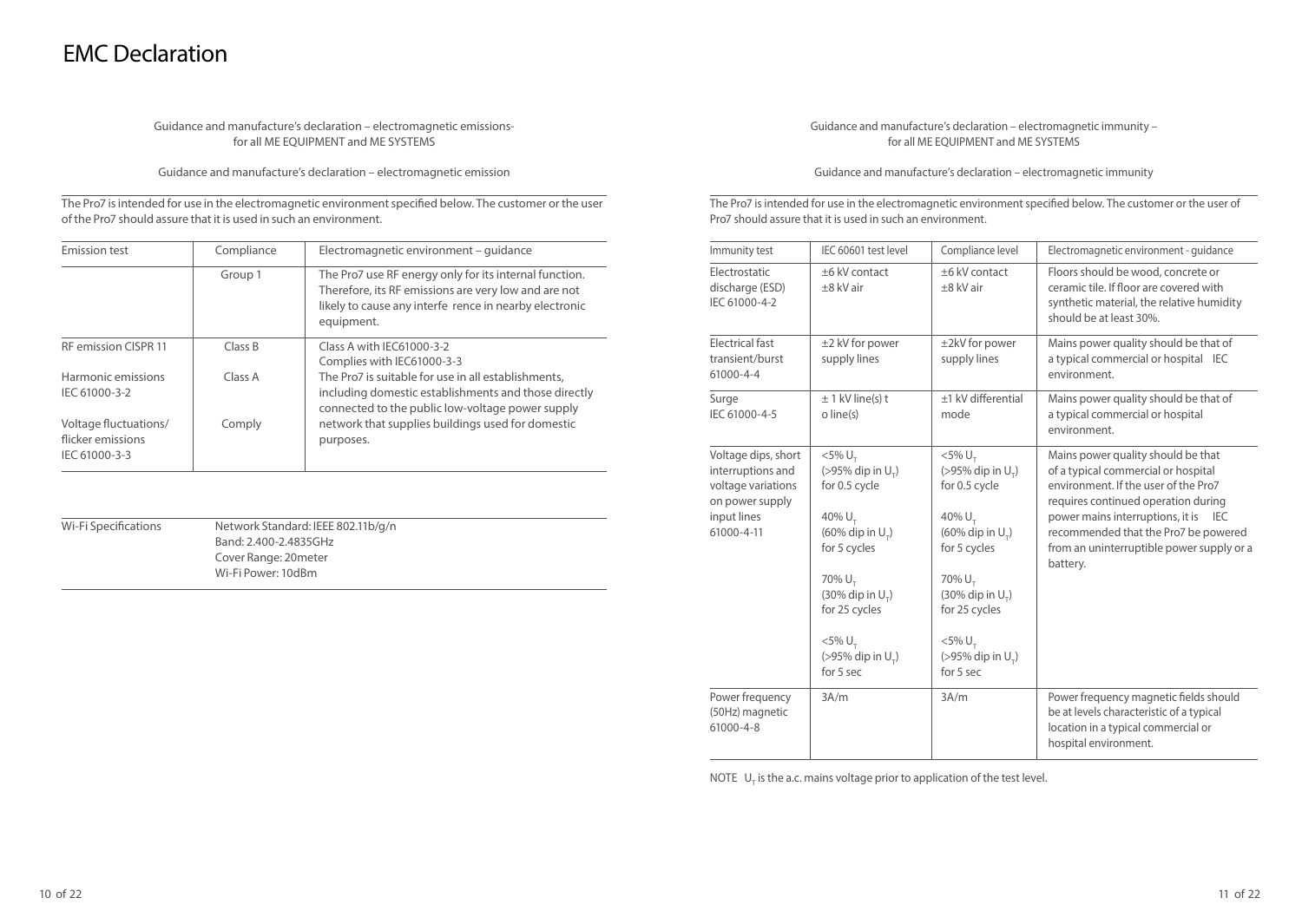#### Guidance and manufacture's declaration – electromagnetic immunity – for ME EQUIPMENT and ME SYSTEMS that are not LIFE-SUPPORTING

#### Guidance and manufacture's declaration – electromagnetic immunity

The Pro7 is intended for use in the electromagnetic environment specified below. The customer or the user of Pro7 should assure that it is used in such an environment.

| Immunity test                       | IEC 60601 test<br>level     | Compliance<br>level | Electromagnetic environment<br>- quidance                                                                                                                                                                                                                                                                                                                                                                                                                                                                                                               |
|-------------------------------------|-----------------------------|---------------------|---------------------------------------------------------------------------------------------------------------------------------------------------------------------------------------------------------------------------------------------------------------------------------------------------------------------------------------------------------------------------------------------------------------------------------------------------------------------------------------------------------------------------------------------------------|
| Conducted RF<br>IEC 61000-4-6       | 3 Vrms<br>150 kHz to 80 MHz | 3 Vrms              | Portable and mobile RF communications<br>equipment should be used no closer to<br>any part of the Pro7, including cables, than<br>the recommended separation distance<br>calculated from the equation applicable to the<br>frequency of the transmitter.<br>Recommended separation distance                                                                                                                                                                                                                                                             |
| <b>Radiated RF</b><br>IEC 61000-4-3 | 3 V/m<br>80 MHz to 2.5 GHz  | 3 Vrms              | $\sqrt{80}$ MHz to 800 MHz<br>$\sqrt{800}$ MHz to 2.5 GHz<br>Where P is the maximum output power rating<br>of the transmitter in watts (W) according<br>to the transmitter manufacturer and d is the<br>recommended separation distance in metres (m).<br>Field strengths from fixed RF transmitters, as<br>determined by an electromagnetic site survey, <sup>a</sup><br>should be less than the compliance level in each<br>frequency range. <sup>b</sup><br>Interference may occur in the vicinity of<br>equipment marked with the following symbol: |

NOTE 1 At 80 MHz and 800 MHz, the higher frequency range applies.

NOTE 2 These guidelines may not apply in all situations. Electromagnetic propagation is affected by absorption and reflection from structures, objects and people.

a Field strengths from fixed transmitters, such as base stations for radio (cellular/cordless) telephones and land mobile radios, amateur radio, AM and FM radio broadcast and TV broadcast cannot be predicted theoretically with accuracy. To assess the electromagnetic environment due to fixed RF transmitters, an electromagnetic site survey should be considered. If the measured field strength in the location in which the Pro7 is used exceeds the applicable RF compliance level above, the Pro7 should be observed to verify normal operation. If abnormal performance is observed, additional measures may be necessary, such as reorienting or relocating the Pro7. <sup>b</sup> Over the frequency range 150 kHz to 80 MHz, field strengths should be less than 3 V/m.

#### ! Electromagnetic Compatibility (EMC) **Precautions**

- The pro7™ model is suitable for use in all establishments, including domestic establishments and those directly connected to the public low-voltage power supply network that supplies buildings used for domestic purposes. Both models have been tested against, and have passed the applicable requirements of relevant electromedical standards, including EN 60601-1-2:2007.
- The pro7 model emits electromagnetic energy to perform its intended function. Nearby electronic equipment may be affected by this emission. Similarly the pro7 model may be affected by electromagnetic emissions from other equipment in the vicinity.
- The pro7 model is intended for use in the electromagnetic environment specified below. The customer or user of the pro7 model should ensure that it is used in such an environment:
- Floors should be wood, concrete or ceramic tile. If the floor is covered with synthetic material, the relative humidity in the room should be at least 30%.
- Power quality should be that of a typical domestic, commercial or hospital environment as appropriate.
- The pro7 model should not be used during power interruptions.
- Power frequency magnetic fields should be at levels characteristic of a typical location in a typical commercial or hospital environment.

 The pro7 model is intended for use in an electronic environment in which radiated radio-frequency (RF) disturbances are controlled.

 The customer or user of the pro7 model can help prevent electromagnetic interference by maintaining a minimum distance between portable and mobile RF communications equipment (transmitters) and the pro7 model as recommended in this user manual, according to the maximum output power of the communications equipment:

The adequate separation distance to provide base immunity to RF disturbances is 1.0m.

- USB Port USB port supplies 5Volt DC current. This port is only used for software updates and uploading personal pictures to user profiles. The operator must take care to not touch the USB port and a patient simultaneously.
- LAN port the pro7 has included a LAN port on the lower back side of the machine. This LAN port is used to connect a LAN cable to access the internet.The operator must take care to not touch the LAN port and a patient simultaneously.
- Phone jack adapter- On the Control Panel of the pro7, there is a phone jack adapter for sound playback. The operator must take care to not touch the Phone jack adapter and a patient simultaneously.

Retain this user manual for your future reference.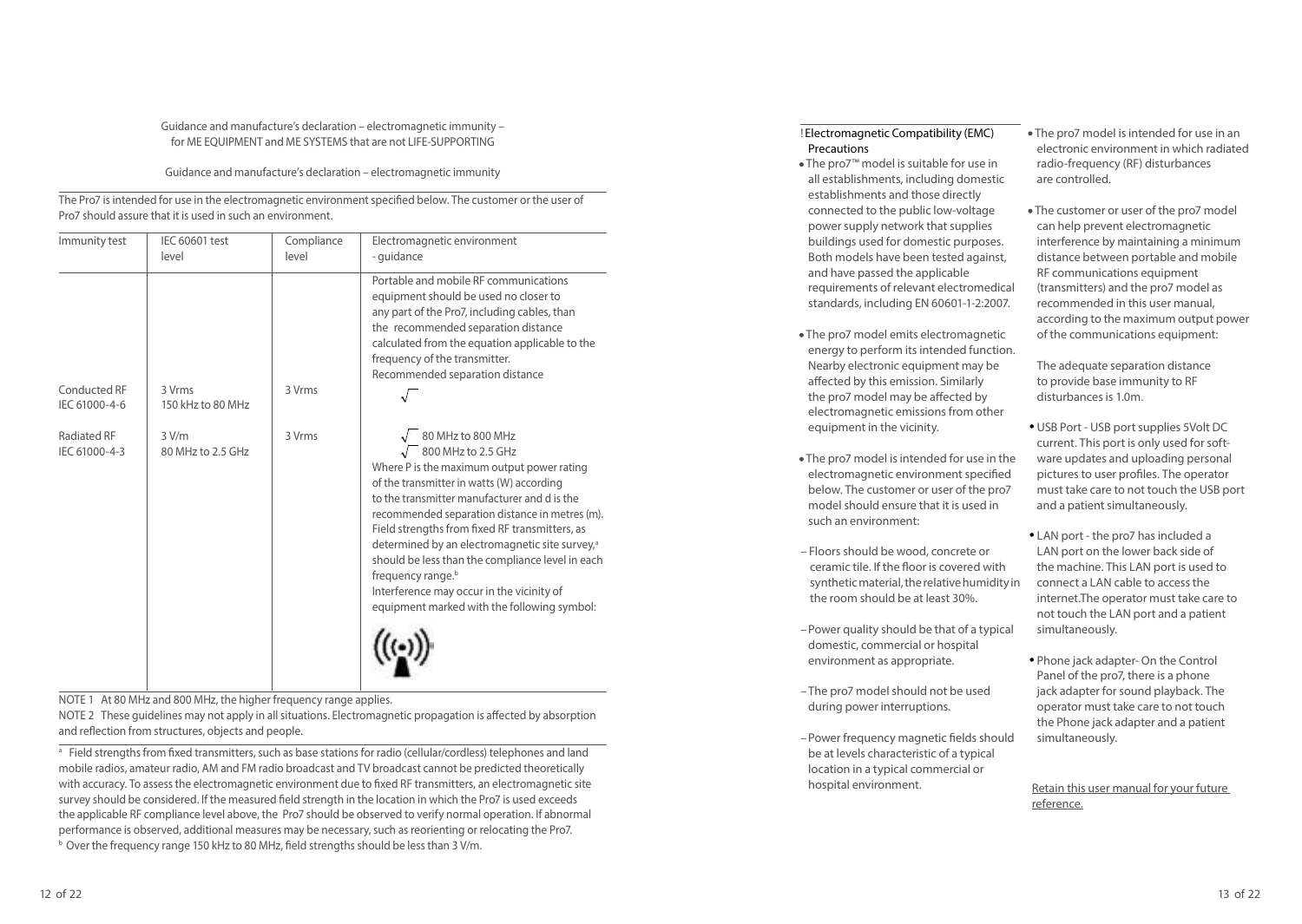### Symbol Descriptions

The following symbols may appear in this manual or on the machine. Some of the symbols represent standards and compliances associated with the machine and its use.

Caution: Consult accompanying documents

CE Mark: conforms to essential requirements of the Medical Device Directive  $C\epsilon$ 0086 93/42/EEC.

 $C60168$ CE Mark: conforms to essential requirements of the R&TTE Directive 1999/5/EC

إديابه Date of manufacture.

Manufacturer

Type B applied part

DISPOSAL: Do not dispose this product as unsorted municipal waste. Collection of such waste separately for special treatment is necessary.

CВ CB Certification Scheme

C-TICK Certification from the Australian Communications Authority

(PG GOST - Standard of Russia

√

Compliant with RoHS Directive 2002/95/EC

(60c) CQC Safety and EMC Product Certification Mark

Compliance with DENAN law Japan

### Follow instructions for use

Safety Classification

1. Class I equipment;

2. Type B applied part;

3. IPX0;

- 4. Not category AP / APG equipment;
- 5. For 60601-1 2nd edition, Mode of operation: Short Time Operation : Max. of 4 minutes / This is for North America and Canada
- 6. For 60601-1 3rd edition, Mode of operation: Non-continuous Operation : 9 mins

on/ 3 hours off / This is for Europe

#### Environmental Requirements

OPERATING CONDITIONS Temperature: 10ºC to 40ºC Humidity: 10% to 95% RH Pressure altitude: Normal atmospheric conditions/ 860-1060hPa

STORAGE AND SHIPPING CONDITIONS Temperature: 10ºC to 40ºC Humidity: 10% to 95% RH Pressure altitude: Normal atmospheric conditions/ 860-1060hPa

#### WARNING

The device is not suitable for use in the presence of flammable anesthetic mixtures with air or with oxygen or nitrous oxide.

The device requires no calibration. The device is not repairable and contains no user serviceable parts.

The user must check that the equipment functions safely and see that it is in proper working condition before being used.

The manufacturer does not require such preventive inspections by other persons.

The plug is used to disconnect from the main supply. Do not position the machine so that it is difficult to disconnect the main plug.

Warning: To avoid the risk of electric shock, this equipment must only be connected to a supply main with protective earth grounding.

#### Users

The machine is intended for use by a diverse patient population including:

- Adult men and women who are medically cleared and able to undertake physical exercises such as weight bearing and ground reaction force type exercise programs. In general this applies to healthy adults (16+ years old).
- All others users should be cleared by their physician and only use Power Plate under medical supervision.

#### **Facilities**

The device is intended to be used in all types of facilities including, but not limited to:

- Domestic  **Hospitals, Clinics** 
	-
- Hotels, Spas, Resorts  **Rehabilitation Centers**
- Health Clubs  **Active Aging Communities**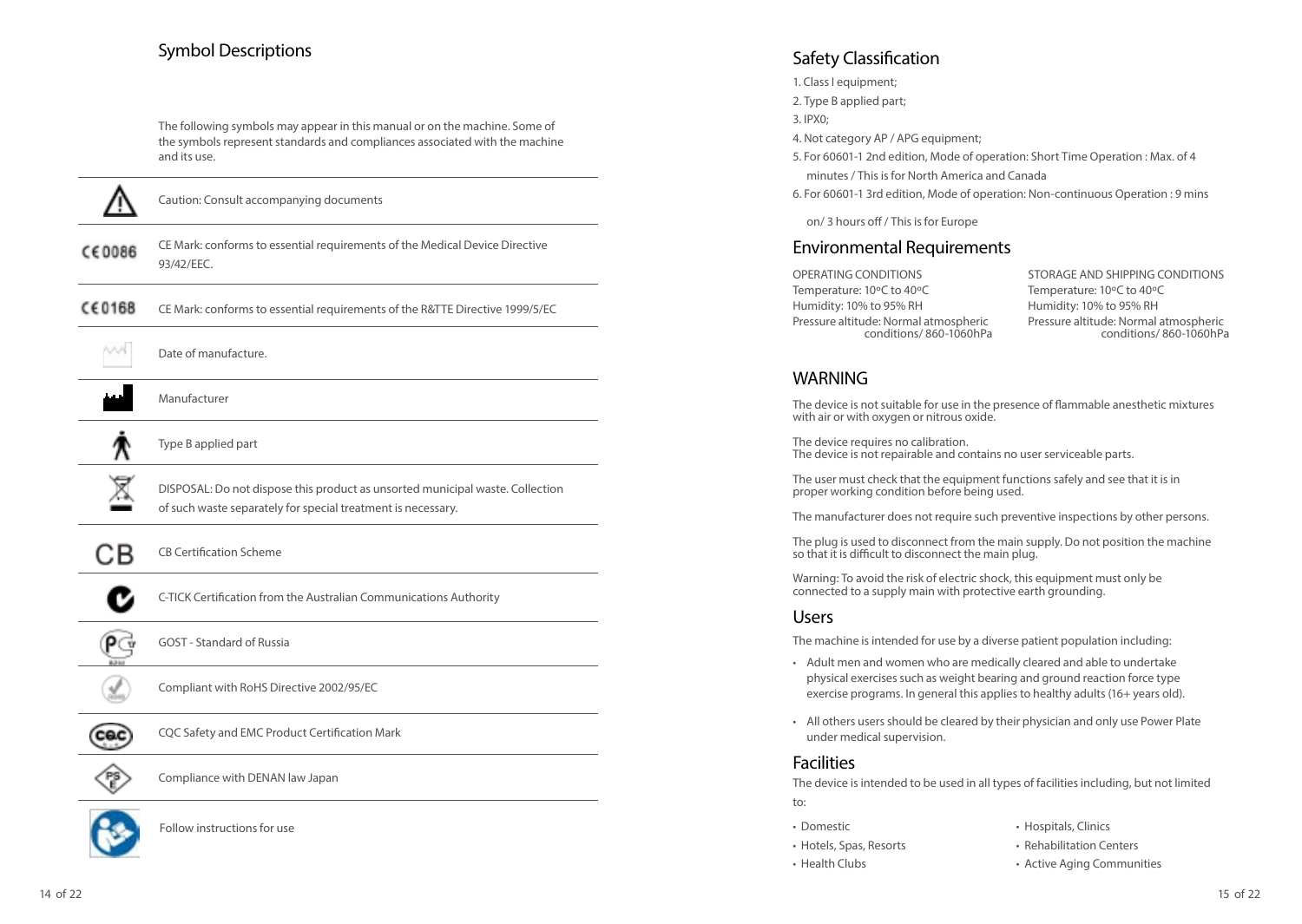### Appendix – FCC / IC statement

### Pro7 Touchscreen controls

#### Radio Frequency Interference Requirements-FCC

Note: This equipment has been tested and found to comply with the limits for a Class B digital device, pursuant to Part 15 of the FCC rules. These limits are designed to provide reasonable protection against harmful interference in a residential installation. This equipment generates, uses and can radiate radio frequency energy and, if not installed and used in accordance with the instructions, may cause harmful interference to radio communications. However there is no guarantee that interference will not occur in a particular installation. If this equipment does cause harmful interference to radio or television reception, which can be determined by turning the equipment off and on, the user is encouraged to try to correct the interference by one or more of the following measures:

- Reorient or relocate the receiving antenna
- Increase the separation between the equipment and receiver
- Connect the equipment into an outlet on a circuit different from that to which the receiver is connected
- Consult the dealer or an experienced radio/TV technician for help.

#### Radio Transmitters (Part 15)

This device complies with Part 15 of the FCC Rules. Operation is subject to the following two conditions: (1) this device may not cause harmful interference, and (2) this device must accept any interference received, including interference that may cause undesired operation.

#### FCC RF Exposure Guidelines

#### Safety Information

#### Reducing RF Exposure - Use Properly

Only operate the device in accordance with the instructions supplied. This device complies with FCC radiation exposure limits set forth for an uncontrolled environment. In order to avoid the possibility of exceeding the FCC radio frequency exposure limits, human proximity to the antenna shall not be less than 20cm (8 inches) during normal operation.

Changes or modifications not expressly approved by the party responsible for compliance could void the user's authority to operate the equipment.

#### Radio Frequency Interference Requirements-Canada

This Class B digital apparatus complies with Canadian ICES-003.

#### Radio Transmitters

This device complies with RSS 210 of Industry & Science Canada. Operation is subject to the following two conditions: (1) this device may not cause harmful interference and (2) this device must accept any interference received, including interference that may cause undesired operation.

Label Marking: The Term "IC:" before the radio certification only signifies that Industry Canada technical specifications were met.

The pro7 software is organized in four modules: Complete Programs, Express workouts, Single Exercises, Manual Mode.

I.1 Home page



Complete Program:

- Select your goal between Feel Better, Look Better or Play Better
- Select a specific Program
- Select your level and duration of the program between 10 and 30 min.
- Express Workouts:
- Select a mini program
- Single Exercise:
- Select an element between Stretch, Core, Balance, Strength and Massage
- Select a specific exercise.

Manual Mode:

- Select a duration
- Select the G-Factor

I.1.1 Education



This button takes you to the education screen. It is broken down into 5 educational videos 3 Goals 5 elements G-Factor New to Power Plate Welcome to the pro7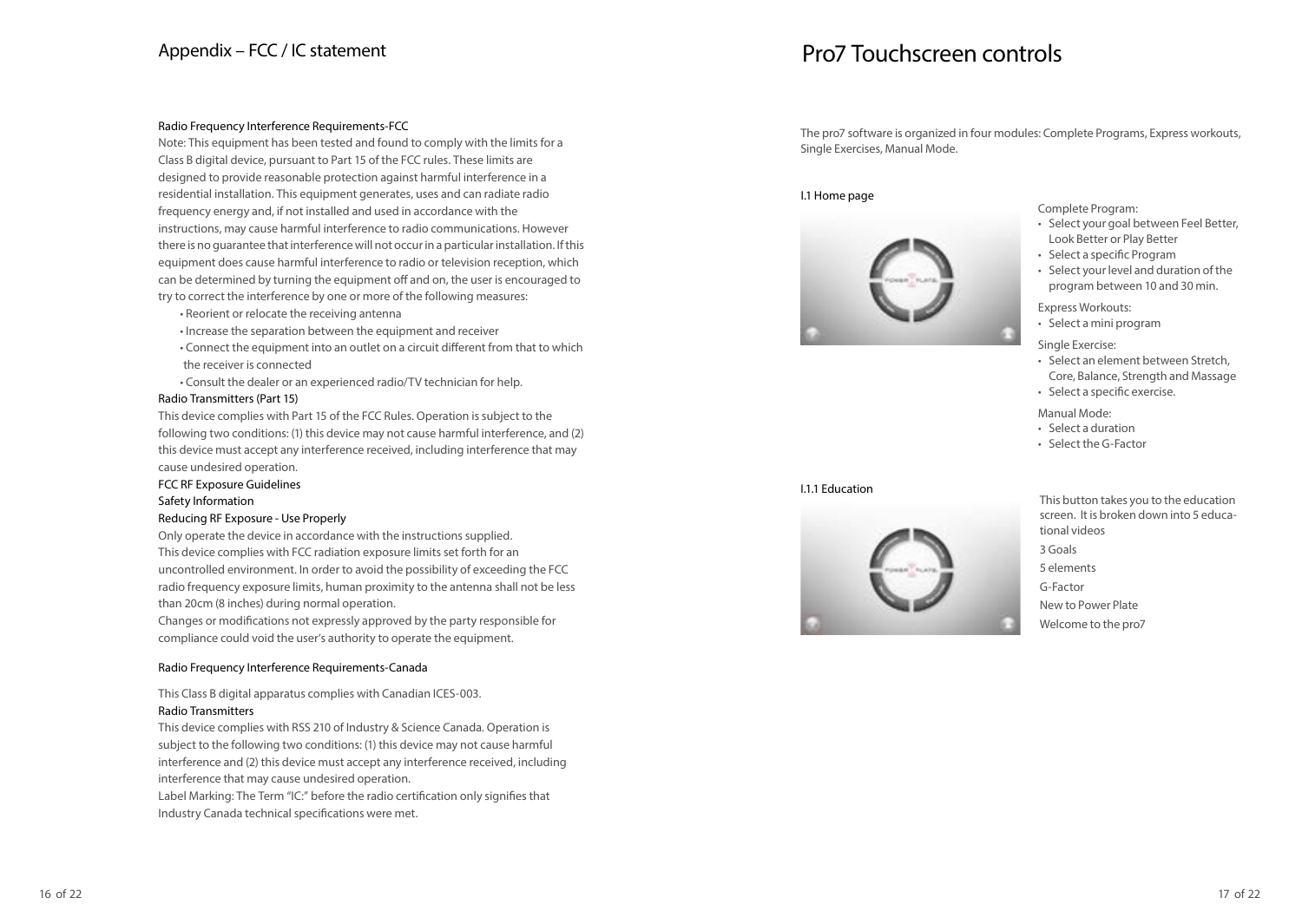### **Parameters**

Power Plate has three parameters to increase the intensity of the machine: frequency, amplitude and duration of the exercise expressed in seconds. This last parameter does not directly influence the intensity felt by the user but the duration of the exercise.

#### Intensity level

The intensity on the machine can be determined by multiplying frequency and amplitude. The platform of the Power Plate accelerates with a certain speed caused by the selected frequency and amplitude. Acceleration is expressed in meters per Second Square (m/s2) and can be converted to g-forces. An acceleration of 9.81 m/s2 equals a g-force of 1g.

| Setting          | G-factor <sup>™</sup> |
|------------------|-----------------------|
| $25$ Hz - Low    | 0                     |
| $30$ Hz - Low    | 1                     |
| $35 Hz - 1$ $0W$ | 2                     |
| $40$ Hz – Low    | 3                     |
| 30 Hz - High     | 4                     |
| 35 Hz - High     | 5                     |
| 40 Hz - High     | 6                     |
| 45Hz - High      | 7                     |
| 50 Hz - High     | 8                     |
|                  |                       |

Only the Manual Mode allows a user to set the G-Factor in any level of the complete range (G0 to G8). G-Factor range for all other mode of exercising have been set to maximize your results for each exercise under each user level.

I.1.2 User login



This button takes you to the users' login screen. It is broken down into 2 areas

• New Users • Existing User

#### I.1.3 Settings



The setting module is reserved for the commercial facility manager. It will be accessible via a private button and login.

#### Set Login Settings



User name: admin



- User name: admin<br>Password: Asyn086Si This button takes you to the setting<br>maghle The orthogons brakes in the setting of the setting of the setting module. The settings are broken down into 4 areas
	- Machine Configuration
	- Education/Help
	- Service Menu
	- Contact